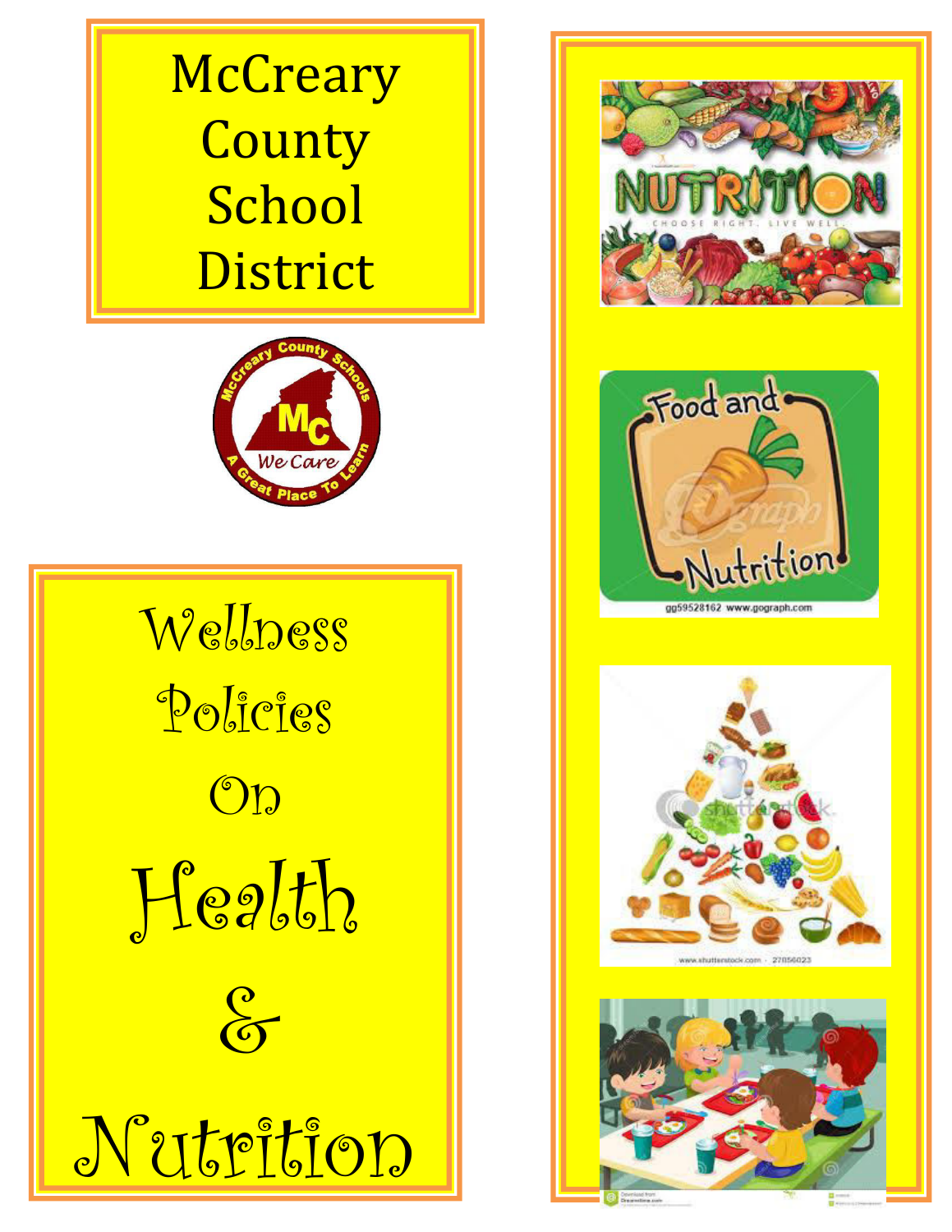# **McCreary County Schools District Wellness Committee**

## *Revised April 2021*

**Committee Chair:** Brandy Rowe RN - District Health Coordinator **Committee Vice-Chair:** Mitzi Stephens – Director of Food Services

#### **McCreary County High School:**

Sharon Ross- Privett- Principal Nicole Elam RN- School Nurse Megan Gehring-Physical Education Teacher

#### **McCreary County Middle School:**

Susan Tucker- Principal Casey Shelley RN - School Nurse Justin Bozeman- Physical Education Teacher

#### **Pine Knot Elementary Building 2:**

Rebecca Blakley-Principal Sandra Gregory RN - School Nurse Justin Simms - Physical Education Teacher

#### **Pine Knot Elementary Building 1:**

Rebecca Blakley-Principal Rhonda Strunk RN- School Nurse Julie Gay- Physical Education Teacher

#### **Whitley City Elementary School:**

Foster Jones - Principal Shonda Conatser RN- School Nurse Michelle Dawson - Physical Education Teacher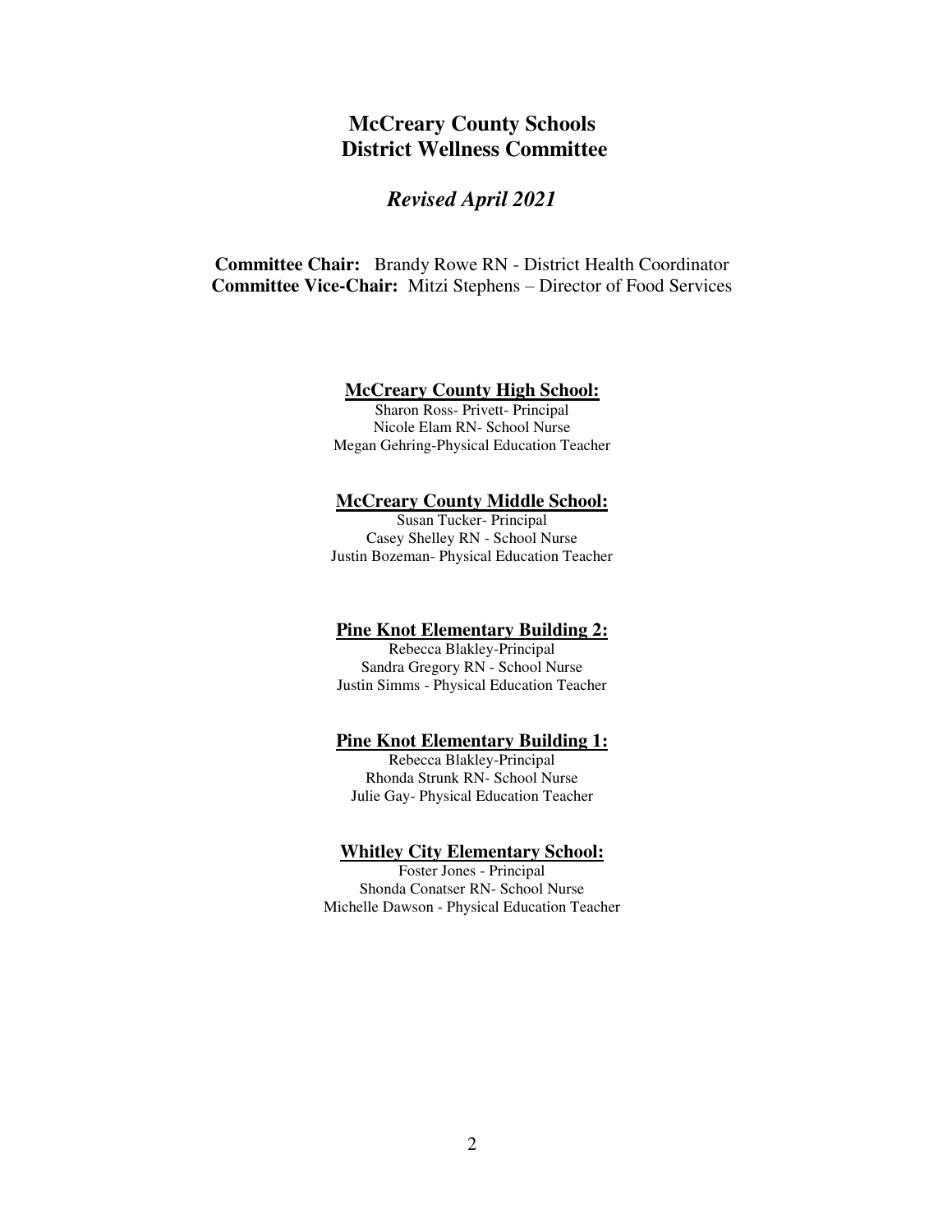# **McCreary County Board Policy**

#### $\text{STUDENTS}$  09.2

#### **Student Welfare and Wellness**

The health and safety of pupils shall be a priority consideration in all Board decisions.

The Board is committed to providing school environments that promote and protect student health, wellbeing, and ability to learn by supporting healthy eating and physical activity. To this end, the Board supports school efforts to implement the following:

- All students will have opportunities, support, and encouragement to be physically active on a regular basis as provided by school/council policy.
- Foods and beverages sold or served at school will meet the nutrition recommendations of the U.S. Dietary Guidelines for Americans.
- To the maximum extent practicable, schools will participate in available federal school meal programs.
- Schools will provide and promote nutrition education and physical education to foster lifelong habits of healthy eating and physical activity and will establish linkages between health education, school meal programs, and related community services.

A process shall be implemented to engage students, parents, physical and/or health education teachers, school food service professionals, school health professionals, school board members, school administrators, and other interested community members in developing, implementing, monitoring, and reviewing this policy.

#### **NUTRITION EDUCATION AND PROMOTION**

Each school is encouraged to provide nutrition education and engage in nutrition promotion that:

- is offered at each grade level as part of a sequential, comprehensive, standards-based program designed to provide students with the knowledge and skills necessary to promote and protect their health;
- promotes fruits, vegetables, whole grain products, low-fat and fat-free dairy products, healthy food preparation methods, and health-enhancing nutrition practices;
- emphasizes caloric balance between food intake and energy expenditure (physical activity/exercise); and
- Links with school meal programs and other school foods.

#### **MONITORING**

The Superintendent/designee will monitor compliance with this and related policies. At the school level, the Principal/designee will monitor compliance with those policies in his/her school and will report on the school's compliance as directed by the Superintendent/designee.

#### **PROGRESS REPORT**

The District shall periodically measure and update the public on the content and progress of implementation of its school wellness efforts. The report shall include:

- 1. Extent to which the District is in compliance with this policy;
- 2. A comparison of how the District measures up to model wellness policies provided by recognized state and national authorities; and
- 3. A description of the measurable progress made towards reaching goals of the District wellness policy and addressing any gaps identified in the wellness report for the previous year.

#### **REFERENCE:**

P. L. 111-296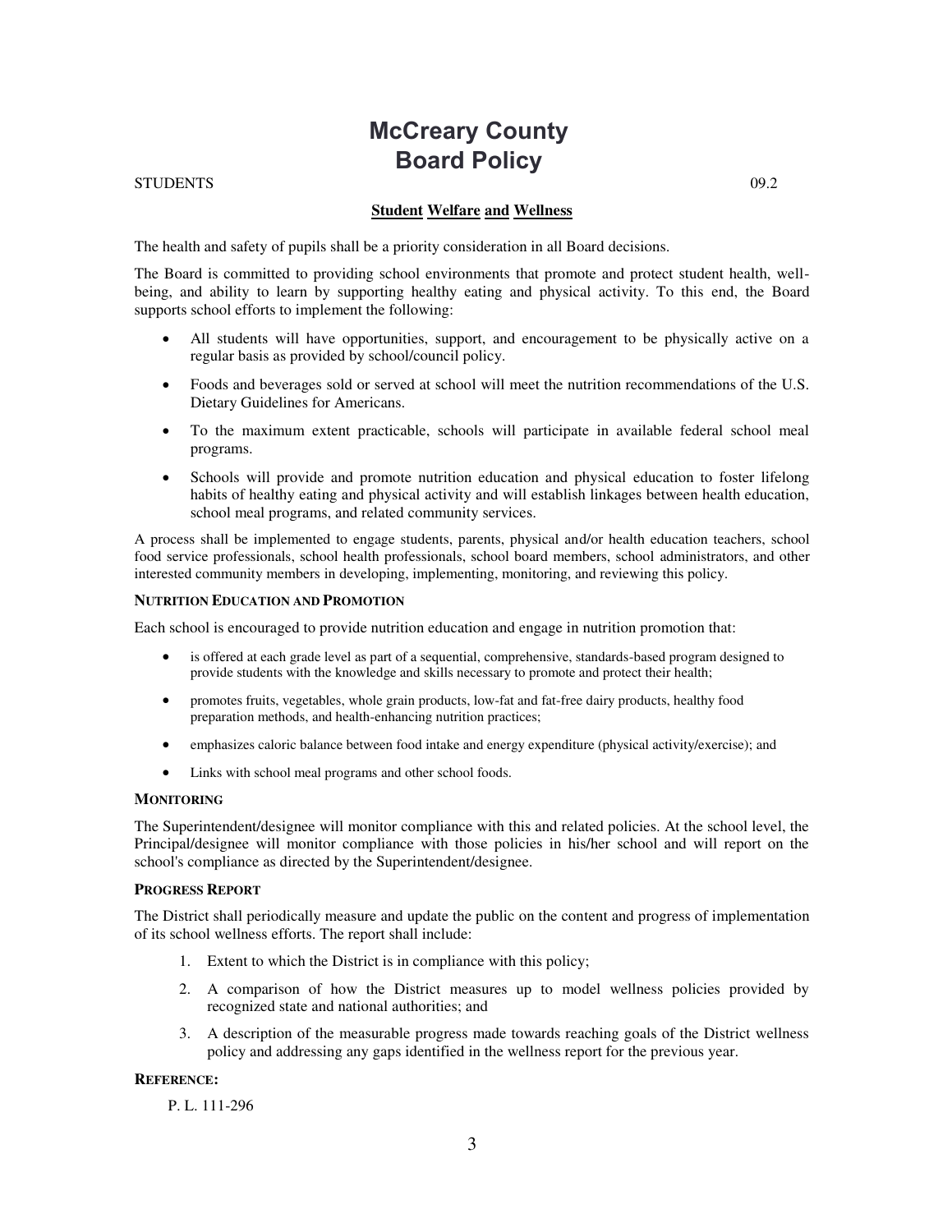# **McCreary County School District's Wellness Policies on Physical Activity and Nutrition**

## **Preamble**

Whereas, children need access to healthful foods and opportunities to be physically active in order to grow, learn, and thrive;

Whereas, good health fosters student attendance and education;

Whereas, obesity rates have doubled in children and tripled in adolescents over the last two decades, and physical inactivity and excessive calorie intake are the predominant causes of obesity;

Whereas, heart disease, cancer, stroke, and diabetes are responsible for two-thirds of deaths in the United States, and major risk factors for those diseases, including unhealthy eating habits, physical inactivity, and obesity, often are established in childhood;

Whereas, 33 of high school students do not participate in sufficient vigorous physical activity and 72 of high school students do not attend daily physical education classes;

Whereas, only 2 of children (2 to 19 years) eat a healthy diet consistent with the five main recommendations from the Food Guide Pyramid;

Whereas, nationally, the items most commonly sold from school vending machines, school stores, and snack bars include low-nutrition foods and beverages, such as soda, sports drinks, imitation fruit juices, chips, candy, cookies, and snack cakes;

Whereas, school districts around the country are facing significant fiscal and scheduling constraints; and

Whereas, community participation is essential to the development and implementation of successful school wellness policies;

Thus, the McCreary County School District is committed to providing school environments that promote and protect children's health, well-being, and ability to learn by supporting healthy eating and physical activity. Therefore, it is the policy of the McCreary County School District that:

- The school district will engage students, parents, teachers, food service professionals, health professionals, and other interested community members in developing, implementing, monitoring, and reviewing districtwide nutrition and physical activity policies.
- All students in grades K-12 will have opportunities, support, and encouragement to be physically active on a regular basis.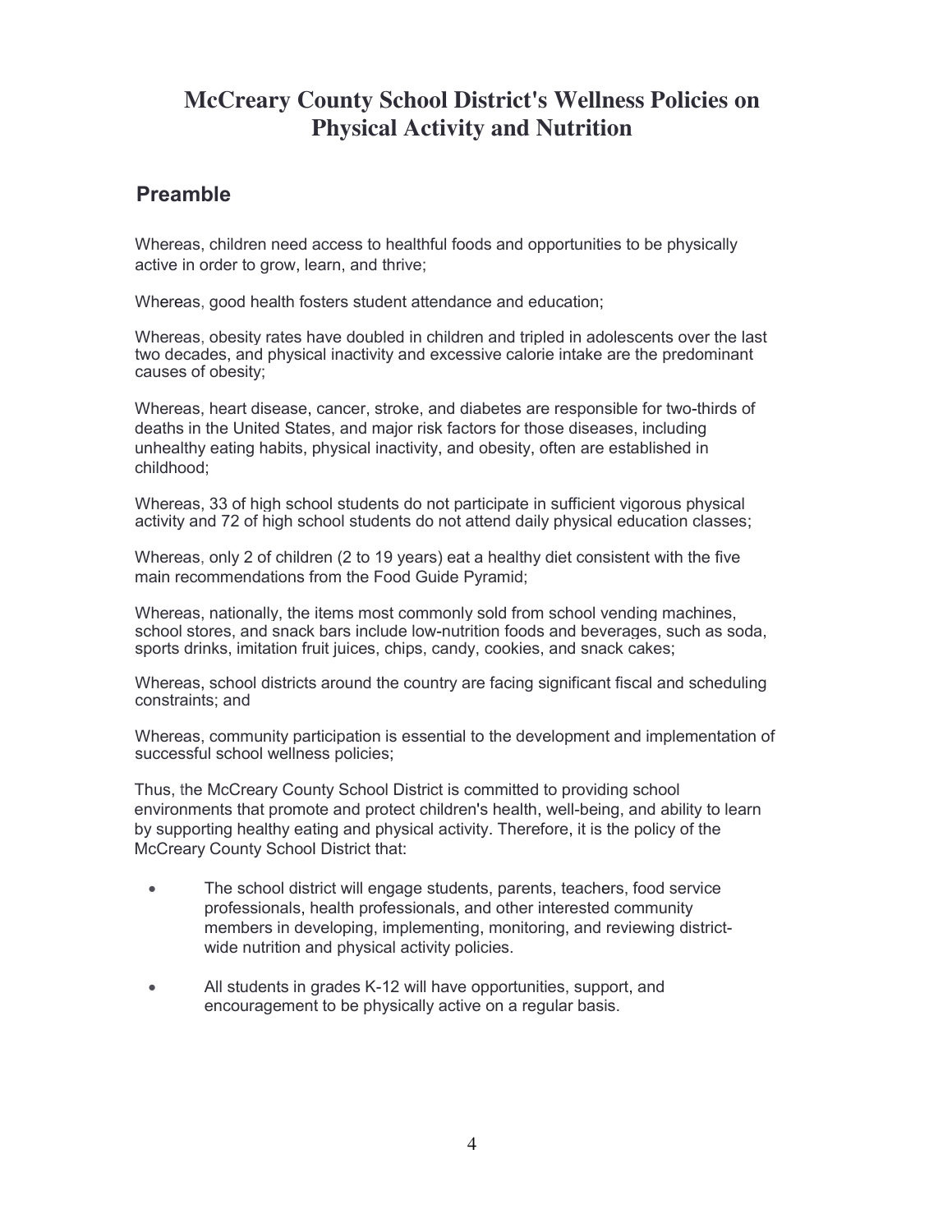- Foods and beverages sold or served at school will meet the nutrition recommendations of the *USDA National School Lunch Program.*
- Qualified child nutrition professionals will provide students with access to a variety of affordable, nutritious, and appealing foods that meet the health and nutrition needs of students; will accommodate the religious, ethnic, and cultural diversity of the student body in meal planning; and will provide clean, safe, and pleasant settings and adequate time for students to eat.

To the maximum extent practicable, all schools in our district will participate in available federal school meal programs (including the School Breakfast Program, National School Lunch Program (including after-school snacks), Summer Food Service Program, Fruit & Vegetable Snack Program, & Supper Programs.

 Schools will provide nutrition education and physical education to foster lifelong habits of healthy eating and physical activity, and will establish linkages between health education and school meal programs, and with related community services.

## **TO ACHIEVE THESE POLICY GOALS:**

## **I. School Health Councils**

The school district and/or individual schools within the district will create, strengthen, or work within existing school health councils to develop, implement, monitor, review, and, as necessary, revise school nutrition and physical activity policies. The councils also will serve as resources to school sites for implementing those policies. (A school health council consists of a group of individuals representing the school and community, and may include parents, students, representatives of the school food authority, members of the school board, school administrators, teachers, health professionals, and members of the public.)

### **II. Nutritional Quality of Foods and Beverages Sold and Served on Campus**

#### **School Meals**

Meals served through the National School Lunch and Breakfast Programs will:

- be appealing and attractive to children;
- be served in clean and pleasant settings;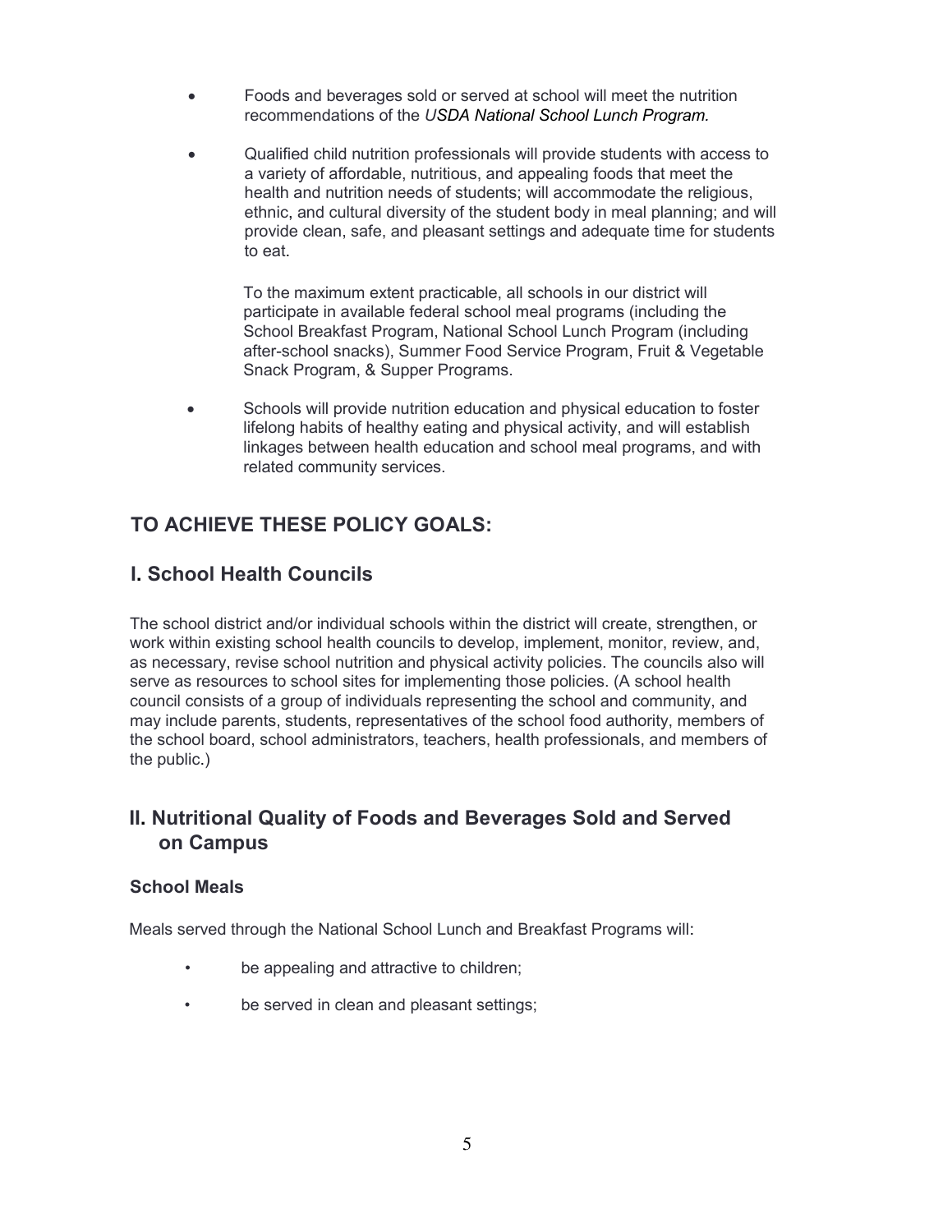- meet, at a minimum, nutrition requirements established by local, state, and federal statutes and regulations;
- offer a variety of fruits and vegetables;"
- Serve only low-fat (1%) (2% or less) and fat-free milk (3) and nutritionallyequivalent non-dairy alternatives (to be defined by USDA); and
- Ensure that half of the served grains are whole grain. (3,4)

Schools should engage students and parents, through taste-tests of new entrees and surveys, in selecting foods sold through the school meal programs in order to identify new, healthful, and appealing food choices. In addition, schools should share information about the nutritional content of meals with parents and students. Such information could be made available on menus, a website, on cafeteria menu boards, placards, or other point-of-purchase materials.

**Breakfast.** To ensure that all children have breakfast, either at home or at school, in order to meet their nutritional needs and enhance their ability to learn:

- Schools will, to the extent possible, operate the School Breakfast Program.
- Schools will, to the extent possible, arrange bus schedules and utilize methods to serve school breakfasts that encourage participation. This may include serving breakfast in the classroom, "grab-and-go" breakfast, or breakfast during morning break or recess.
- Schools that serve breakfast to students will notify parents and students of the availability of the School Breakfast Program.
- Schools will encourage parents to provide a healthy breakfast for their children through newsletter articles, take-home materials, or other means.

**Free and Reduced-priced Meals** Schools will make every effort to eliminate any social stigma attached to, and prevent the overt identification of, students who are eligible for free and reduced-price school meals". Toward this end, schools may utilize electronic identification and payment systems; provide meals at no charge to all children,

2 To the extent possible, schools will offer at least two non-fried vegetables and two fruit options each day and will offer different fruits and vegetables over the course of the week. Schools are encouraged to source fresh fruits and vegetables from local farmers when practicable.

3 As recommended by the *Dietary Guidelines for Americans 2005.* 

4. A whole grain is one labeled as a "whole" grain product or with a whole grain listed as the primary grain ingredient in the ingredient statement. Examples include "whole" wheat flour, cracked wheat, brown rice, and oatmeal.

5 It is against the law to make others in the cafeteria aware of the eligibility status of children for free, reduced-price, or "paid" meals.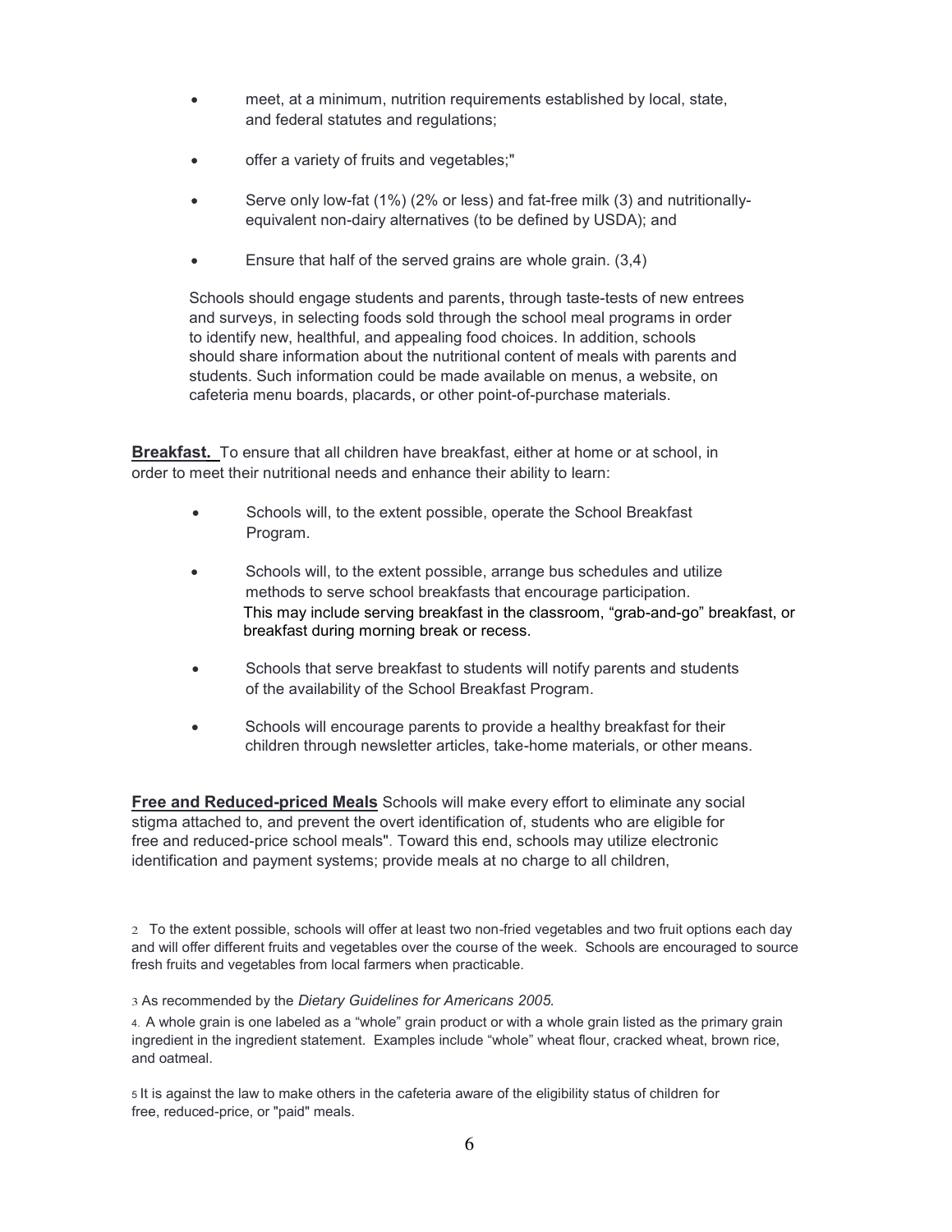Regardless of income; promote the availability of school meals to all students; and/or use Nontraditional methods for serving school meals such as "grab-and-go" or classroom breakfasts.

Summer Food Service Program. Schools in which more than 50 of students are eligible for free or reduced-price school meals will sponsor the Summer Food Service Program for at least six weeks between the last day of the academic school year and the first day of the following school year, and preferably throughout the entire summer vacation.

Meal Times and Scheduling. Schools:

 will provide students with at least 10 minutes to eat after sitting down for breakfast and 20 minutes after sitting down for lunch (702 KAR 6:060)

Should schedule meal periods at appropriate times,

- should not schedule tutoring, club, or organizational meetings or activities during mealtimes, unless students may eat during such activities;
- will provide students access to hand washing or hand sanitizing before they eat meals or snacks; and
- **Should take reasonable steps to accommodate the tooth-brushing** regimens of students with special oral health needs *(e.g.,* orthodontia or high tooth decay risk).

Qualifications of School Food Service Staff. Qualified nutrition professionals will administer the school meal programs. As part of the school district's responsibility to operate a food service program, we will provide continuing professional development for all nutrition professionals in schools. Staff development programs should include appropriate certification and/or training programs for child nutrition directors, school nutrition managers, and cafeteria workers, according to their levels of responsibility." (KRS 158.852)

Sharing of Foods and Beverages. Schools should discourage students from sharing their foods or beverages with one another during meal or snack times, given concerns about allergies and other restrictions on some children's diets.

<sup>6</sup>School nutrition staff development programs are available through the USDA, School **Nutrition** Association, and National Food Service Management Institute.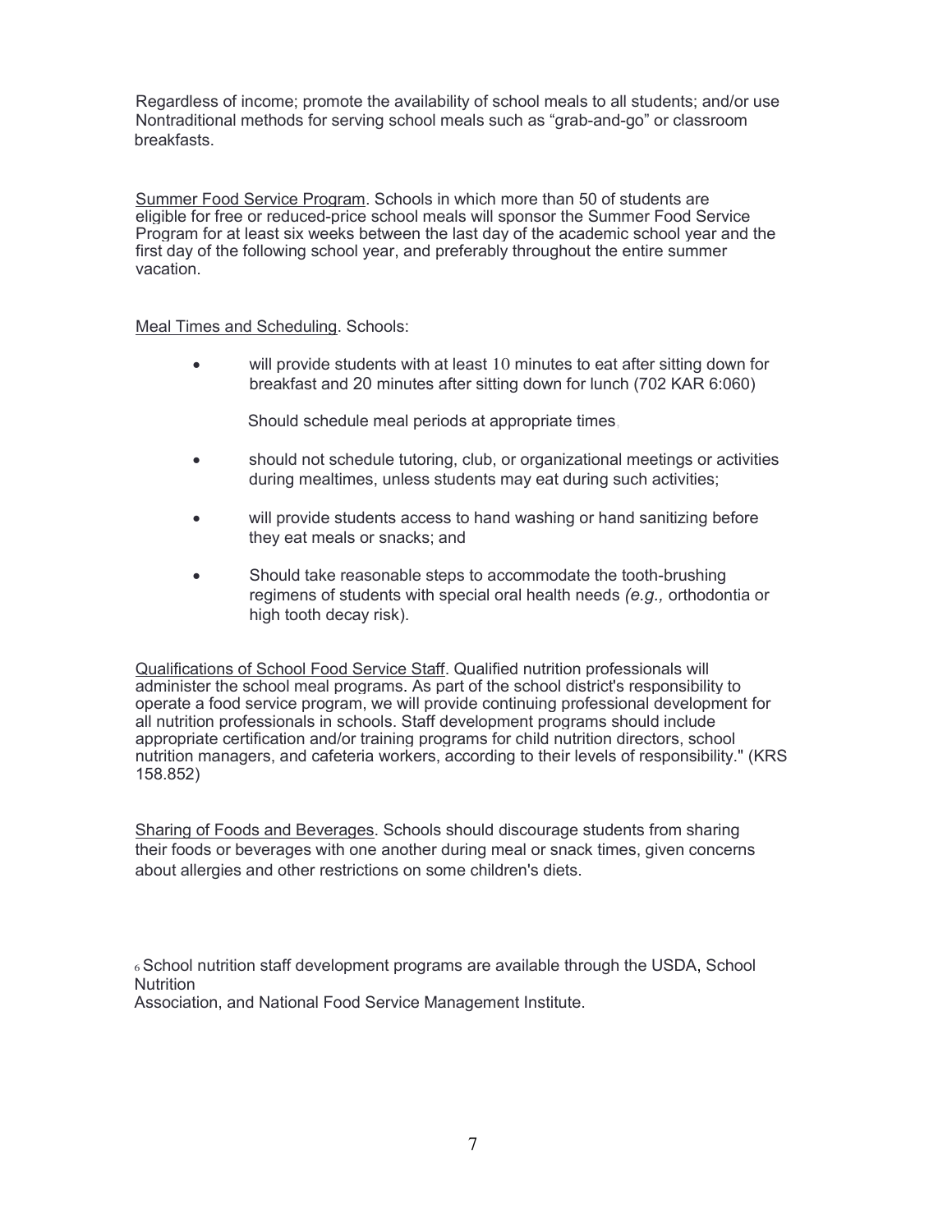Foods and Beverages Sold Individually *(i.e.,* foods sold outside of reimbursable school meals, such as through vending machines, cafeteria a la carte [snack] lines, fundraisers, school stores, etc.)

Elementary Schools. The school food service program will provide the smart snack calculator for school administrators to use in choosing approved snacks to students. Given young children's limited nutrition skills, food in elementary schools should be sold as balanced meals, If available, foods and beverages sold individually should be limited to low-fat and non-fat milk, fruits, and non-fried vegetables,

Middle/Junior High and High Schools. In middle/junior high and high schools, all foods and beverages sold individually outside the reimbursable school meal programs (including those sold through a la carte [snack] lines, vending machines, student stores, or fundraising activities) during the school day, or through programs for students after the school day, will meet the following nutrition and portion size standards: *!* ,\_" ,;:;!. C;.I , : •.•. - I...~! •••• L . ~\_ \_ II. l~ •. I I.. ,

#### Beverages

- Allowed: (plain or flavored, non-caloric, noncarbonated water)," water or seltzer water (7) without added caloric sweeteners;(100 fruit or vegetable juice or any combination of both totaling 100); fruit and vegetable juices and fruit based drinks that contain at least 50% fruit juice and that do not contain additional caloric sweeteners; unflavored or flavored low-fat or fatfree fluid milk and nutritionally-equivalent nondairy beverages (to be defined by USDA); (any other beverage that contains no more than ten (10) grams of sugar per serving, except this limit shall not apply to 100 fruit or vegetable juice or any combination of both equaling 100),
- Not allowed: soft drinks containing caloric sweeteners; sports drinks; iced teas; fruit-based drinks that contain less than 50% real fruit juice (100% fruit or vegetable juice) or that contain additional caloric sweeteners; beverages containing caffeine, excluding low-fat or fat-free chocolate milk (which contain trivial amounts of caffeine).

#### Foods

- A food item sold individually:
	- \* will have no more than 35% (30%) of its calories from fat Excluding nuts, seeds, peanut butter, and other nut butters) (Excluding reduced fat milk, cheese, or seeds) and 10 of its calories from saturated and Trans fat combined;
	- \* will have no more than (32%) of its *weight from added* sugars (This shall include both naturally-occurring and added sugars.

<sup>7</sup>Surprisingly, seltzer water *may not be sold* during meal times in areas of the school where food is sold or eaten because it is considered a "Food of Minimal Nutritional Value" (Appendix B of 7 CFR Part 210).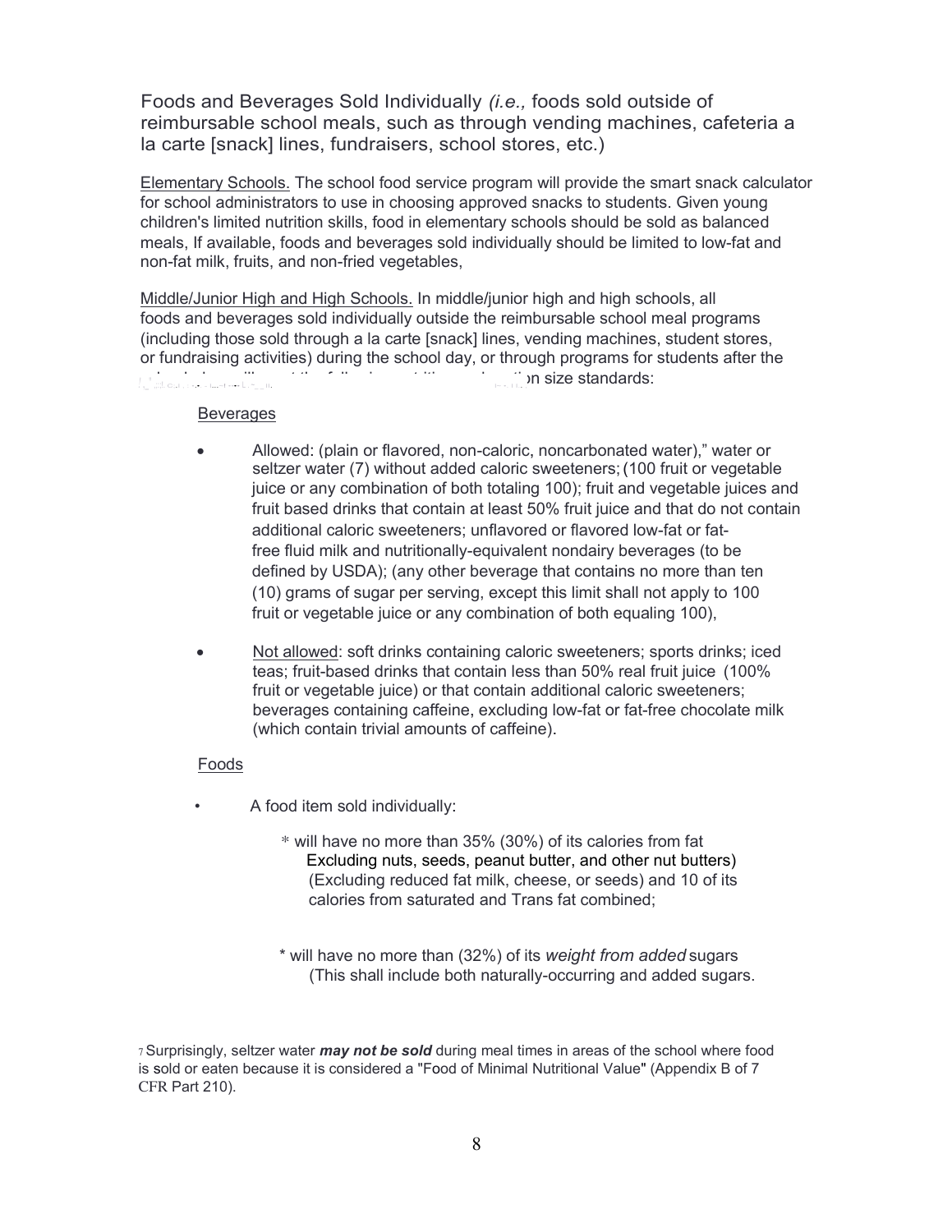This limit shall not apply to fresh, frozen, canned or dried fruits and vegetables.);

- will contain no more than (300) mg of sodium per serving for chips, cereals, crackers, French fries, baked goods, and other snack items; will contain no more than (450)mg of sodium per serving for pastas, meats, and soups; and will contain no more than 600 mg of sodium for pizza, sandwiches, and main dishes .
- A choice of fruits and/or non-fried vegetables will be offered for sale at any location on the school site where foods are sold. Such items could include, but are not limited to: fresh fruits and vegetables; 100% fruit or vegetable juice; fruit-based drinks that are at least 50% fruit juice and that do not contain additional caloric sweeteners; cooked, dried or canned fruits (canned in fruit juice or light syrup); and cooked, dried, or canned vegetables (that meet the above fat and sodium guidelines.

#### **Portion Sizes:**

 $\bullet$ 

.

- Limit portion sizes of foods and beverages sold individually to those listed below:
	- (Two) ounces for chips, crackers, popcorn, cereal, trail mix, nuts, seeds, dried fruit, or jerky;
	- o One ounce for cookies;
	- Two ounces for cereal bars, granola bars, pastries, muffins, doughnuts, bagels, and other bakery items;
	- Four fluid ounces for frozen desserts, including, but not limited to, low-fat or fat-free ice cream;
	- o Eight ounces for non-frozen yogurt;
	- o Twelve fluid ounces for beverages, excluding water; and
	- The portion size of a la carte entrees and side dishes, including potatoes, will not be greater than the size of comparable portions offered as part of school meals. Fruits and non-fried vegetables are exempt from portion-size limits.

<sup>8</sup>Schools that have vending machines are encouraged to include refrigerated snack vending machines, which can accommodate fruits, vegetables, yogurts, and other perishable items.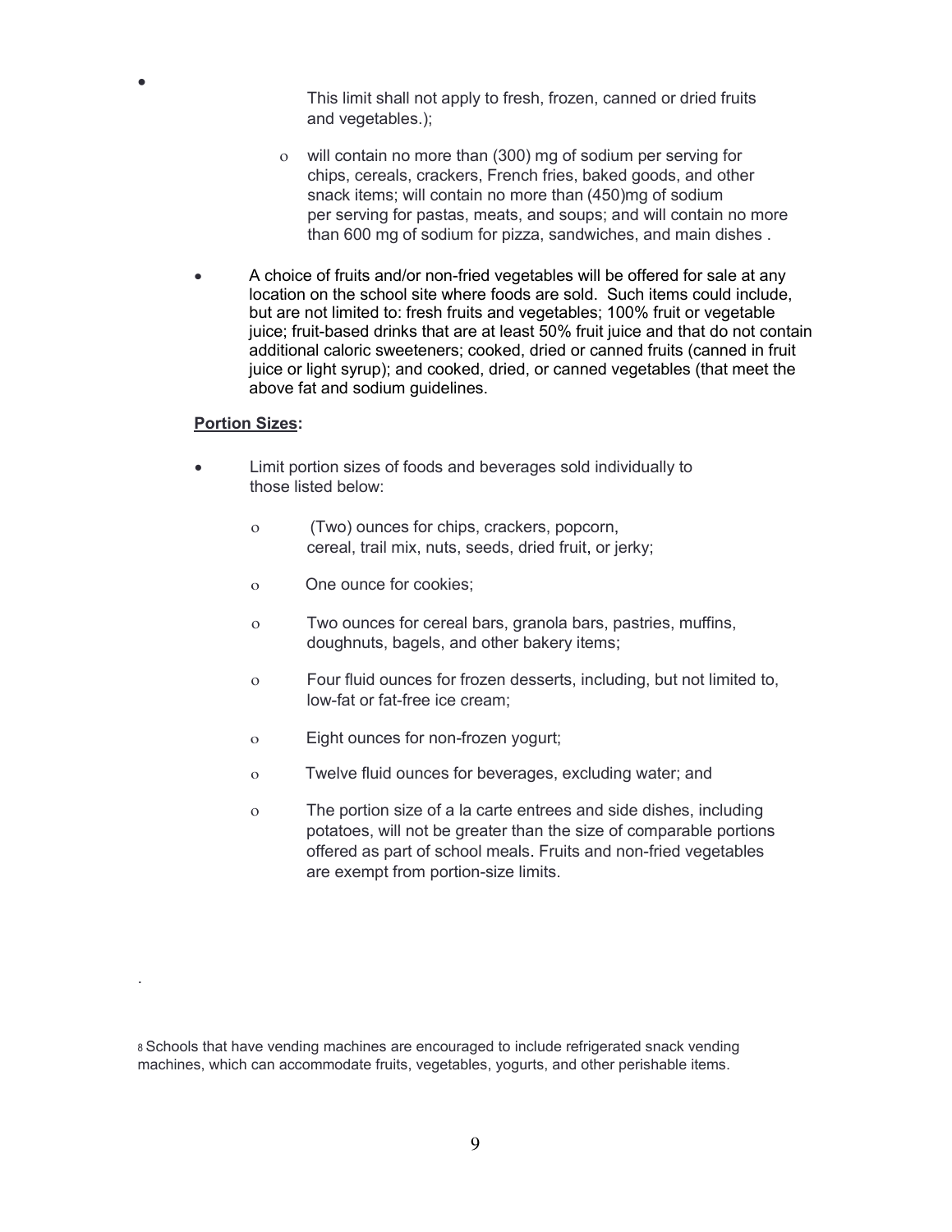Snacks. Snacks served during the school day or in after-school care or enrichment programs will make a positive contribution to children's diets and health. Emphasis will be placed on serving healthy snacks and beverages. Schools will assess if and when to offer snacks based on timing of school meals, children's nutritional needs, children's ages, and other considerations.

> If eligible, schools that provide snacks through after-school programs will pursue receiving reimbursements through the National School Lunch Program.

Rewards. Schools will use foods or beverages, especially those that do not meet the nutrition standards for foods and beverages sold individually (above), as rewards for academic performance or good behavior," in moderation and will not withhold food or beverages

(including food served through school meals) as a punishment.

.

Celebrations. Schools should limit celebrations that involve food during the school day to no more than one party per class per month. Each party should include no more than one food or beverage that does not meet nutrition standards for foods and beverages sold individually (above). The district will disseminate a list of healthy party ideas to parents and teachers.

## **III. Nutrition and Physical Activity Promotion and Food Marketing**

Nutrition Education and Promotion. McCreary County School District aims to teach, encourage, and support healthy eating by students. Schools should provide nutrition education and engage in nutrition promotion that:

> is offered at each grade level as part of a sequential, comprehensive, standards-based program designed to provide students with the knowledge and skills necessary to promote and protect their health;

9 Unless this practice is allowed by a student's individual education plan (IEP) or 504 plan.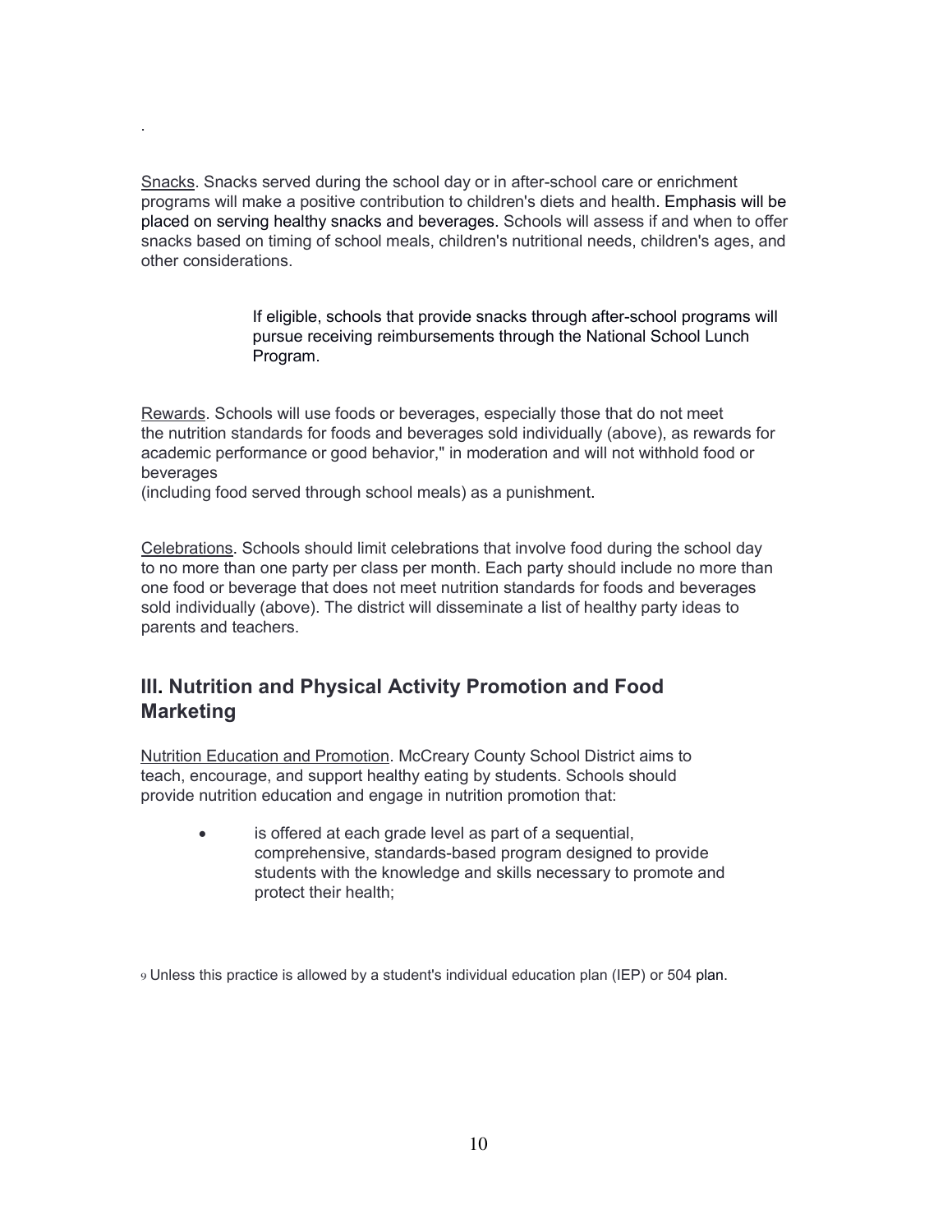- is part of not only health education classes, but also classroom instruction in subjects such as math, science, language arts, social sciences, and elective subjects;
- includes enjoyable, developmentally-appropriate, culturallyrelevant, participatory activities, such as contests, promotions, taste testing, farm visits, and school gardens;
- promotes fruits, vegetables, whole grain products, low-fat and fatfree dairy products, healthy food preparation methods, and healthenhancing nutrition practices;
- emphasizes caloric balance between food intake and energy expenditure (physical activity/exercise);
- links with school meal programs, other school foods, and nutritionrelated community services;
- teaches media literacy with an emphasis on food marketing; and
- includes training for teachers and other staff.

Integrating Physical Activity into the Classroom Setting. For students to receive the nationally-recommended amount of daily physical activity *(i.e.,* at least 60 minutes per day) and for students to fully embrace regular physical activity as a personal behavior, students need opportunities for physical activity beyond physical education class. Toward that end:

- classroom health education will complement physical education by reinforcing the knowledge and self-management skills needed to maintain a physically-active lifestyle and to reduce time spent on sedentary activities, such as watching television;
- opportunities for physical activity will be incorporated into other subject lessons; and
- Classroom teachers will provide short physical activity breaks between lessons or classes, as appropriate.

Communications with Parents. The district/school will support parents' efforts to provide a healthy diet and daily physical activity for their children. Schools should encourage parents to pack healthy lunches and snacks and to refrain from including beverages and foods that do not meet the above nutrition standards for individual foods and beverages.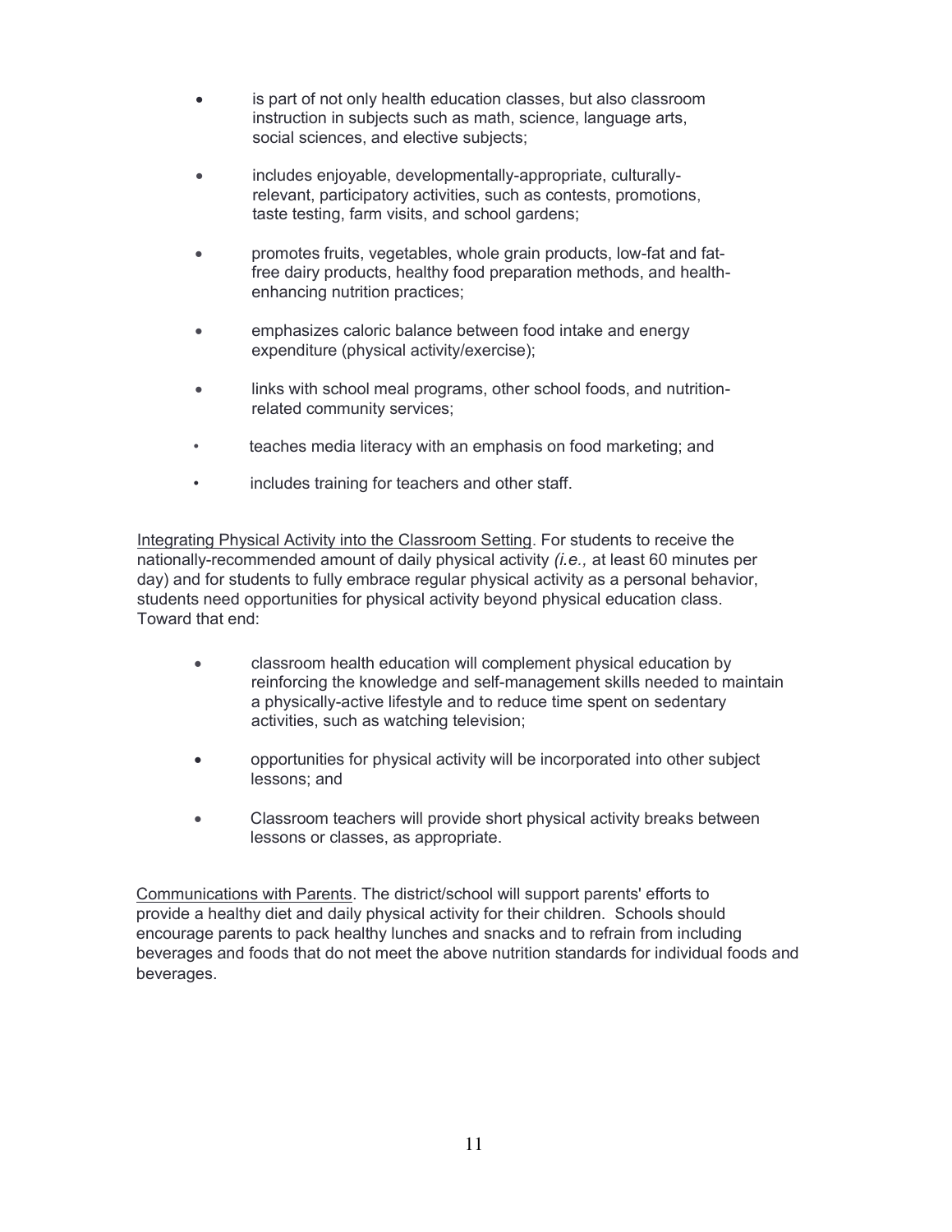The district/school will provide information about physical education and other schoolbased physical activity opportunities before, during, and after the school day; and support parents' efforts to provide their children with opportunities to be physically active outside of school. Such supports will include sharing information about physical activity and physical education through a website, newsletter, or other take-home materials, special events, or physical education homework. (Examples: intramural sports)

**Food Marketing in Schools.** School-based marketing will be consistent with nutrition education and health promotion. As such, schools will limit food and beverage marketing to the promotion of foods and beverages that meet the nutrition standards for meals or for foods and beverages sold individually (above)." School-based marketing of brands promoting predominantly low-nutrition foods and beverages 11 is prohibited. The promotion of healthy foods, including fruits, vegetables, whole grains, and low-fat dairy products is encouraged.

Examples of marketing techniques include the following: logos and brand names on/in vending machines, books or curricula, textbook covers, school supplies, school structures, and sports equipment; educational incentive programs that provide food as a reward; programs that provide schools with supplies when families buy lownutrition food products; in-school television, such as Channel One; free samples or coupons; and food sales through fundraising activities. Marketing activities that promote healthful behaviors (and are therefore allowable) include: vending machine covers promoting water; pricing structures that promote healthy options in a la carte lines or vending machines; sales of fruit for fundraisers; and coupons for discount gym memberships.

**Staff Wellness**. McCreary County School District highly values the health and wellbeing of every staff member and will plan and implement activities and policies that support personal efforts by staff to maintain a healthy lifestyle.

Each district/school should establish and maintain a staff wellness committee composed of at least one staff member, school health members, recreation program representative. The committee should develop, promote, and oversee a multifaceted plan to promote staff health and wellness. The plan should be based on input solicited from school staff and should outline ways to encourage healthy eating, physical activity, and other elements of a healthy lifestyle among school staff. The staff wellness committee should distribute its plan to the school health council annually. (Examples of programs offered to staff are as follows: Stay Well health program and weight wars)

10 Advertising of low-nutrition foods and beverages is permitted in supplementary classroom and library materials, such as newspapers, magazines, the Internet, and similar media, when such materials are used in a class lesson or activity, or as a research tool.

11 Schools should not permit general brand marketing for food brands under which more than half of the foods or beverages do not meet the nutrition standards for foods sold individually or the meals are not consistent with school meal nutrition standards.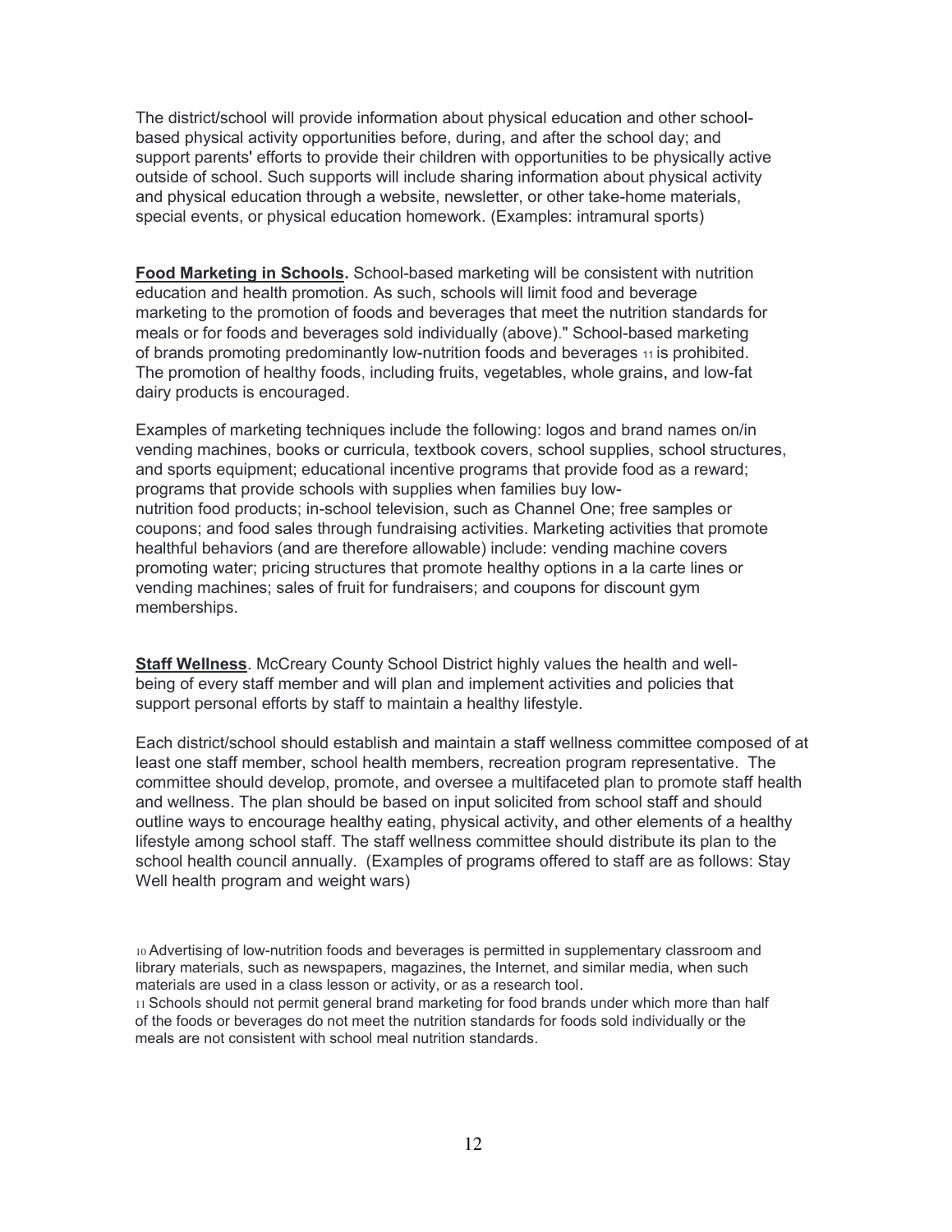# IV. Physical Activity Opportunities and Physical Education

Daily Physical Education (P.E.) K-12. All students in grades K-12, including students with disabilities, special health-care needs, and in alternative educational settings, will receive daily physical education (or its equivalent of 150 minutes/week for elementary school students and 225 minutes/week for middle and high school students). All physical education will be taught by a certified physical education teacher. Student involvement in other activities involving physical activity

*(e.g.,* interscholastic or intramural sports) will not be substituted for meeting the physical education requirement. Students will spend at least 50 percent of physical education class time participating in moderate to vigorous physical activity.

Schools should discourage extended periods *(i.e.,* periods of two or more hours) of inactivity. When activities, such as mandatory school-wide testing, make it necessary for students to remain indoors for long periods of time, schools should give students periodic breaks during which they are encouraged to stand and be moderately active.

Physical Activity Opportunities Before and After School. All elementary, middle, and high schools will offer extracurricular physical activity programs, such as physical activity clubs or intramural programs. All high schools, and middle schools as appropriate, will offer interscholastic sports programs. Schools will offer a range of activities that meet the needs, interests, and abilities of all students, including boys, girls, students with disabilities, and students with special health-care needs.

After-school child care and enrichment programs will provide and encourage - verbally and through the provision of space, equipment, and activities daily periods of moderate to vigorous physical activity for all participants.

Physical Activity and Punishment. Teachers and other school and community personnel will not use physical activity *(e.g.,* running laps, pushups) and will only withhold physical activity as needed and in moderation (examples such as Detention during recess).